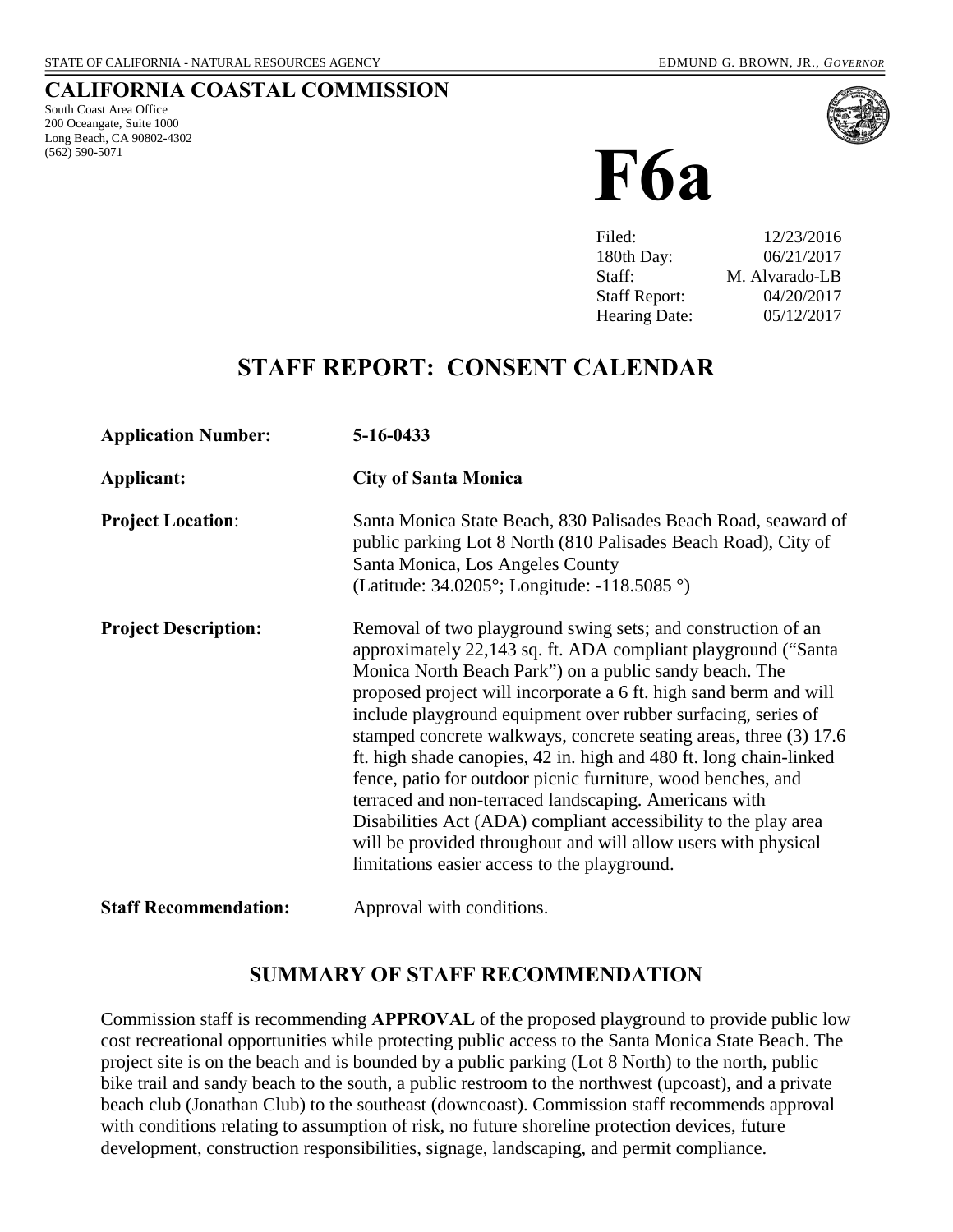# **TABLE OF CONTENTS**

## **APPENDICES**

Appendix A - Substantive File Documents

### **EXHIBITS**

- Exhibit No. 1 Project Location
- Exhibit No. 2 Project Renderings
- Exhibit No.  $3 \text{Site Plan} \& \text{Elevations}$
- [Exhibit No. 4 State Parks Approval letter](https://documents.coastal.ca.gov/reports/2017/5/F6a/F6a-5-2017-exhibits.pdf)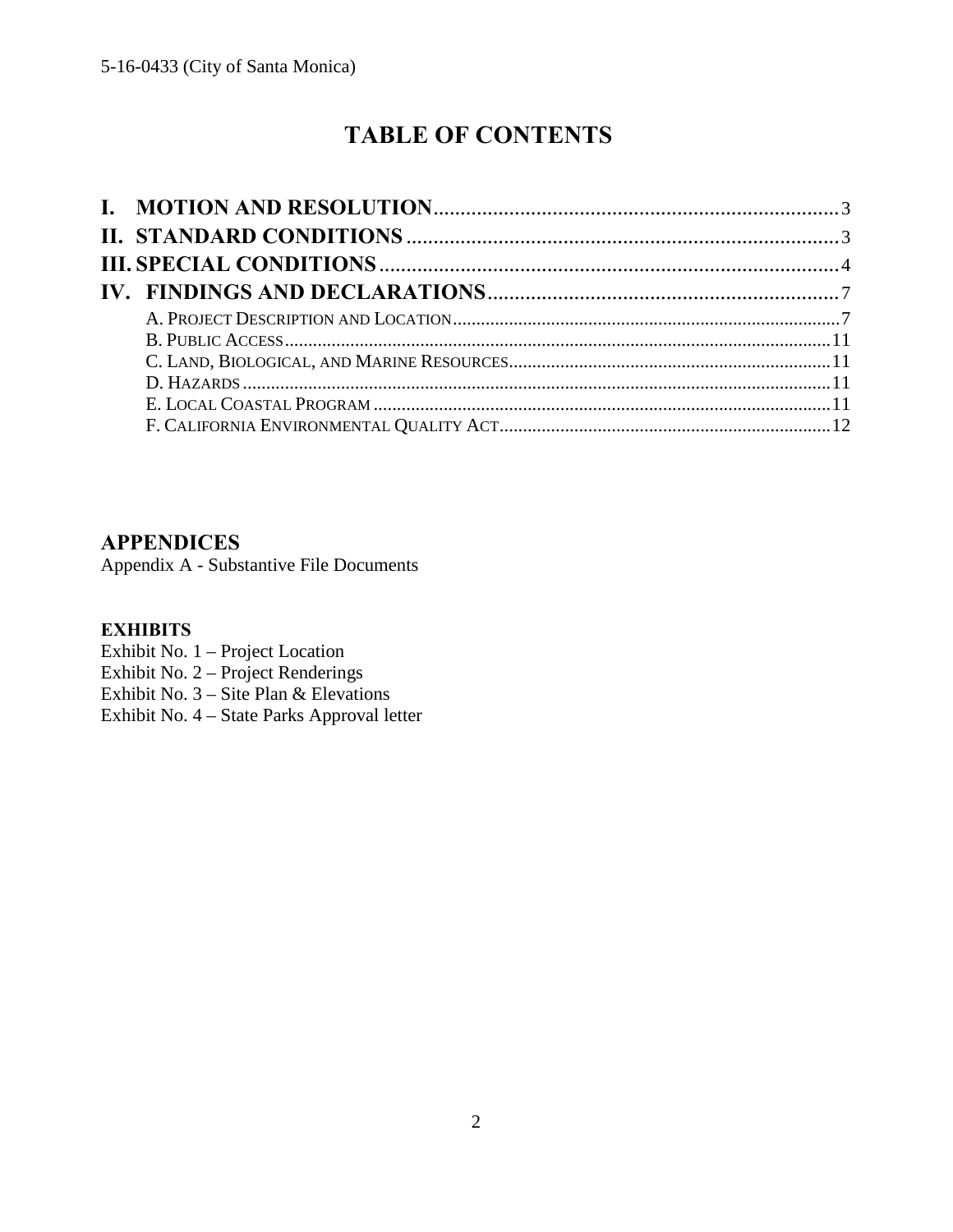## <span id="page-2-0"></span>**I. MOTION AND RESOLUTION**

## **Motion**:

*I move that the Commission approve coastal development permit applications included on the consent calendar in accordance with the staff recommendations.* 

Staff recommends a **YES** vote. Passage of this motion will result in approval of all permits included on the consent calendar. An affirmative vote of a majority of the Commissioners present is needed to pass the motion.

### **Resolution:**

*The Commission hereby approves a permit, subject to the conditions below, for the proposed development and adopts the findings set forth below on grounds that the development as conditioned will be in conformity with the provisions of Chapter 3 of the California Coastal Act and will not prejudice the ability of the local government having jurisdiction over the area to prepare a local coastal program conforming to the provisions of Chapter 3. Approval of the permit complies with the California Environmental Quality Act because either 1) feasible mitigation measures and/ or alternatives have been incorporated to substantially lessen any significant adverse effects of the development on the environment, or 2) there are no further feasible mitigation measures or alternative that would substantially lessen any significant adverse impacts of the development on the environment.* 

## <span id="page-2-1"></span>**II. STANDARD CONDITIONS**

This permit is granted subject to the following standard conditions:

- 1. **Notice of Receipt and Acknowledgment**. The permit is not valid and development shall not commence until a copy of the permit, signed by the permittee or authorized agent, acknowledging receipt of the permit and acceptance of the terms and conditions, is returned to the Commission office.
- 2. **Expiration**. If development has not commenced, the permit will expire two years from the date on which the Commission voted on the application. Development shall be pursued in a diligent manner and completed in a reasonable period of time. Application for extension of the permit must be made prior to the expiration date.
- 3. **Interpretation.** Any questions of intent or interpretation of any condition will be resolved by the Executive Director or the Commission.
- 4. **Assignment**. The permit may be assigned to any qualified person, provided assignee files with the Commission an affidavit accepting all terms and conditions of the permit.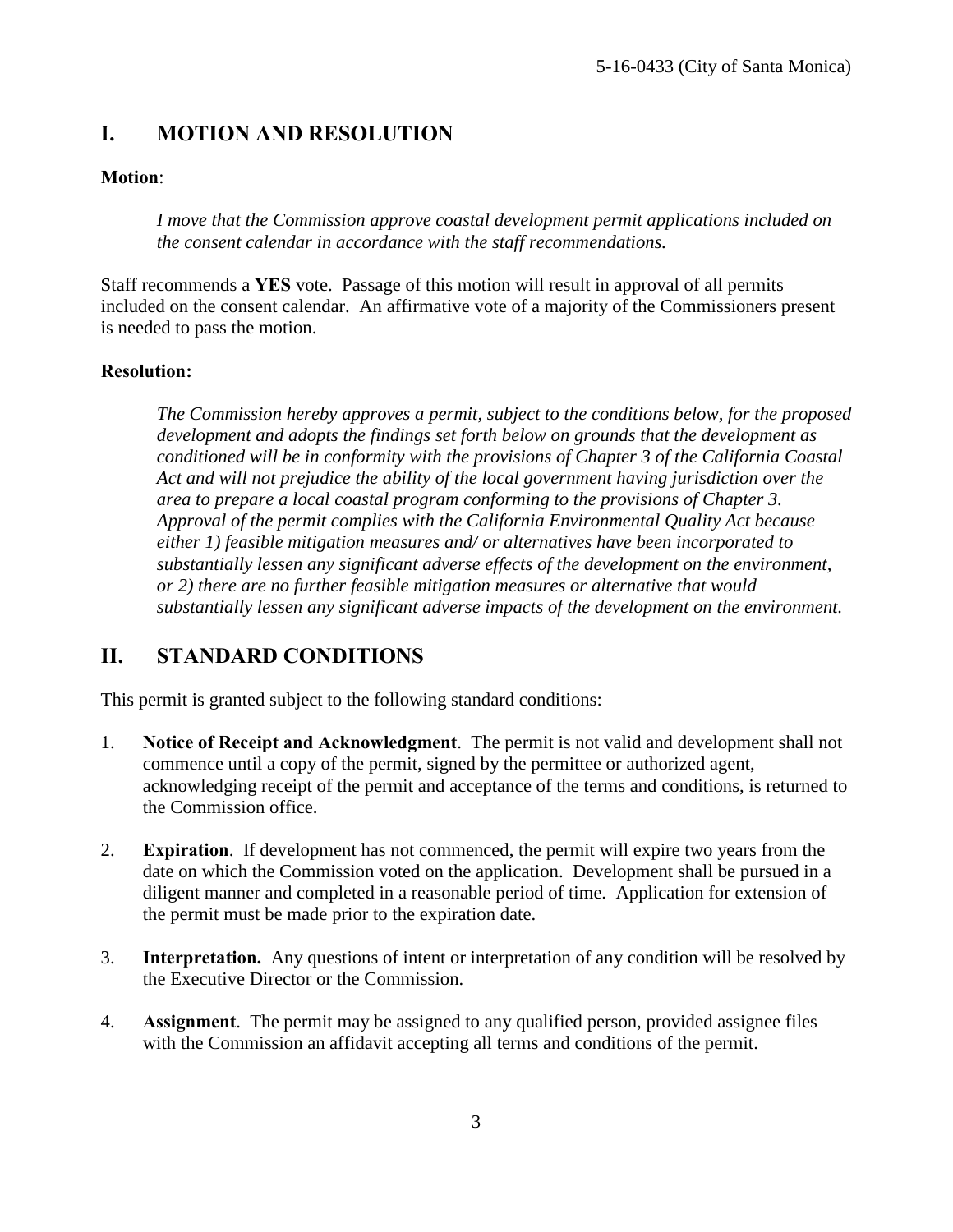5. **Terms and Conditions Run with the Land**. These terms and conditions shall be perpetual, and it is the intention of the Commission and the permittee to bind all future owners and possessors of the subject property to the terms and conditions.

## <span id="page-3-0"></span>**III. SPECIAL CONDITIONS**

This permit is granted subject to the following special conditions:

### 1. **Signage.**

- A. PRIOR TO ISSUANCE OF THE COASTAL DEVELOPMENT PERMIT, the applicant shall submit, for the review and written approval of the Executive Director, a signage plan showing the size, wording and location of signs to inform the public of the availability of the park consistent, at a minimum, with the terms of this condition. The size of the signs shall be consistent with the City of Santa Monica sign requirements for public recreational areas. The signs shall be no larger than 12 inches by 18 inches (12" x 18"), and shall be conspicuously placed where the signs and the text are legible from the beach, public parking lot, and bike path and other access points to the project site. The signage plan shall be reviewed and approved by the City prior to submittal to the Coastal Commission.
- B. The permittee shall undertake the development in accordance with the approved plans. Any proposed changes to the approved plans shall be reported to the Executive Director. No changes to the plans shall occur without a Coastal Commission approved amendment to this coastal development permit unless the Executive Director determines that no amendment is legally required.

### **2. Storage of Construction Materials, Mechanized Equipment and Removal of Construction Debris**

The permittee shall comply with the following construction-related requirements:

- (a) No demolition or construction materials, debris, or waste shall be placed or stored where it may enter sensitive habitat, receiving waters or a storm drain, or be subject to wave, wind, rain, or tidal erosion and dispersion.
- (b) No demolition or construction equipment, materials, or activity shall be placed in or occur in any location that would result in impacts to environmentally sensitive habitat areas, streams, wetlands or their buffers.
- (c) Any and all debris resulting from demolition or construction activities shall be removed from the project site within 24 hours of completion of the project.
- (d) Demolition or construction debris and sediment shall be removed from work areas each day that demolition or construction occurs to prevent the accumulation of sediment and other debris that may be discharged into coastal waters.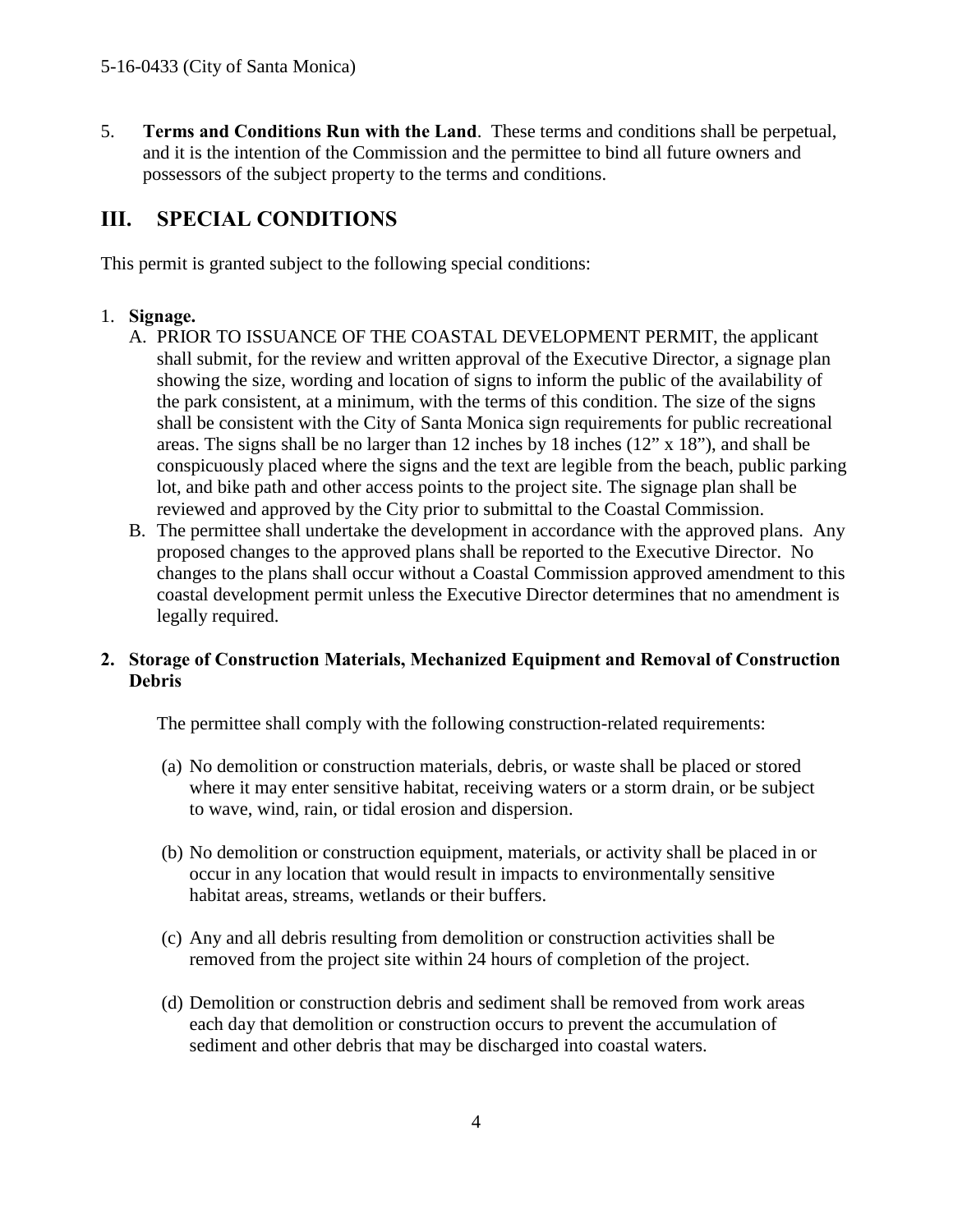- (e) All trash and debris shall be disposed in the proper trash and recycling receptacles at the end of every construction day.
- (f) The applicant(s) shall provide adequate disposal facilities for solid waste, including excess concrete, produced during demolition or construction.
- (g) Debris shall be disposed of at a legal disposal site or recycled at a recycling facility. If the disposal site is located in the coastal zone, a coastal development permit or an amendment to this permit shall be required before disposal can take place unless the Executive Director determines that no amendment or new permit is legally required.
- (h) All stock piles and construction materials shall be covered, enclosed on all sides, shall be located as far away as possible from drain inlets and any waterway, and shall not be stored in contact with the soil.
- (i) Machinery and equipment shall be maintained and washed in confined areas specifically designed to control runoff. Thinners or solvents shall not be discharged into sanitary or storm sewer systems.
- (j) The discharge of any hazardous materials into any receiving waters shall be prohibited.
- (k) Spill prevention and control measures shall be implemented to ensure the proper handling and storage of petroleum products and other construction materials. Measures shall include a designated fueling and vehicle maintenance area with appropriate berms and protection to prevent any spillage of gasoline or related petroleum products or contact with runoff. The area shall be located as far away from the receiving waters and storm drain inlets as possible.
- (l) Best Management Practices (BMPs) and Good Housekeeping Practices (GHPs) designed to prevent spillage and/or runoff of demolition or construction-related materials, and to contain sediment or contaminants associated with demolition or construction activity, shall be implemented prior to the on-set of such activity.
- (m)All BMPs shall be maintained in a functional condition throughout the duration of construction activity.
- (n) Staging and storage of construction equipment and materials (including debris) shall not take place on the beach.
- (o) All beaches, beach access points, and other recreational use areas impacted by construction activities shall be restored to their pre-construction condition or better within three days of completion of construction. Any beach sand impacted shall be filtered as necessary to remove all construction debris from the beach.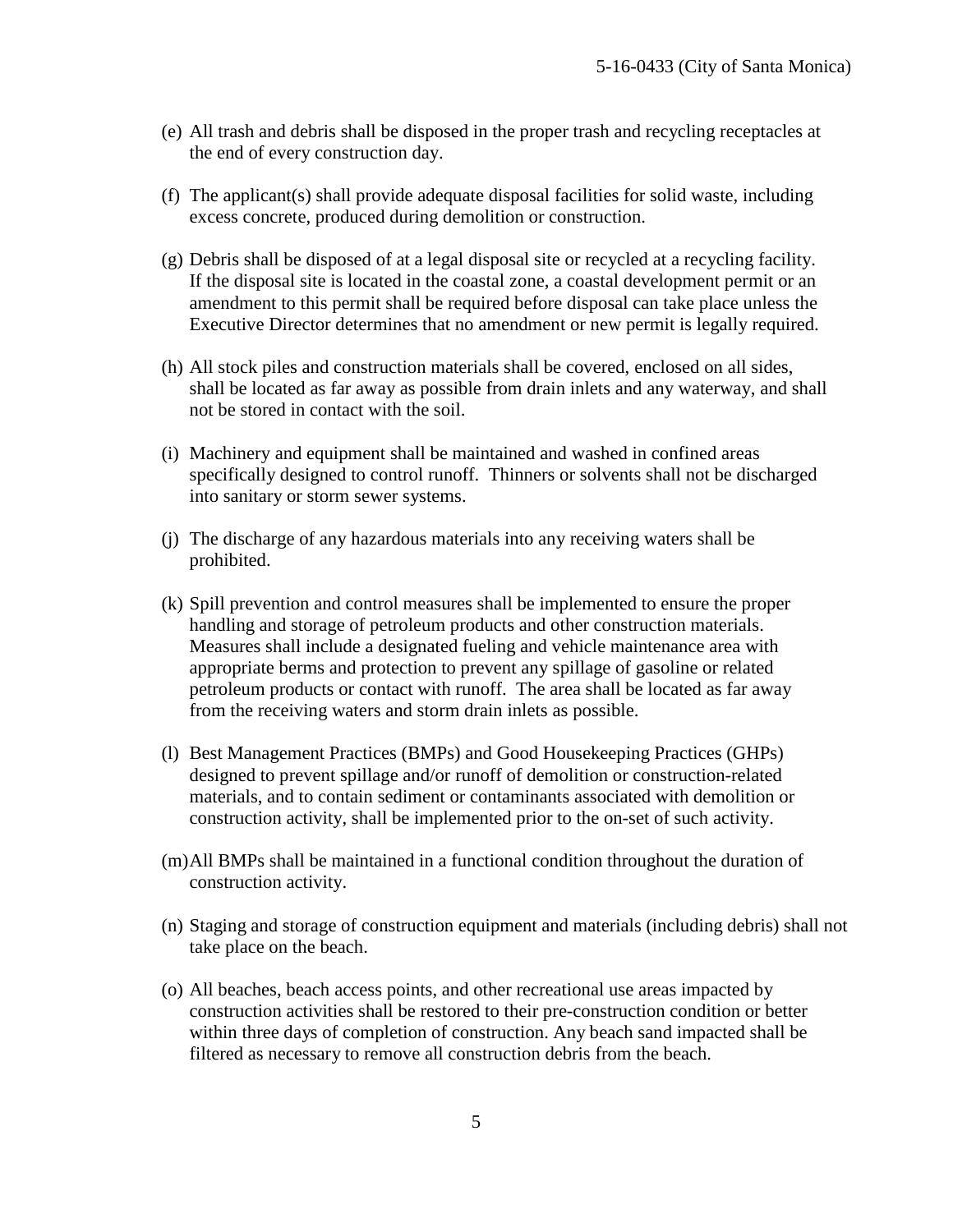## 3. **Landscaping − Drought Tolerant, Non-Invasive Plants.**

- A. PRIOR TO ISSUANCE OF THE COASTAL DEVELOPMENT PERMIT, the applicant shall submit, in a form and content acceptable to the Executive Director, two (2) full size sets of final revised landscaping plans, which shall include and be consistent with the following:
	- i. Vegetated landscaped areas shall only consist of native plants or non-native drought tolerant plants, which are non-invasive. No plant species listed as problematic and/or invasive by the California Native Plant Society (http://www.CNPS.org/), the California Invasive Plant Council (formerly the California Exotic Pest Plant Council) (http://www.cal-ipc.org/), or as may be identified from time to time by the State of California shall be employed or allowed to naturalize or persist on the site. No plant species listed as a "noxious weed" by the State of California or the U.S. Federal Government shall be utilized within the property. All plants shall be low water use plants as identified by California Department of Water Resources (See: [http://www.water.ca.gov/wateruseefficiency/docs/wucols00.pdf\)](http://www.water.ca.gov/wateruseefficiency/docs/wucols00.pdf).
		- a. The total number of new trees, which shall consist of *Pinus torreyana* or other trees that are similar, but not exceeding, in mature height and canopy density, shall be limited to five (5).
	- ii. Use of reclaimed water for irrigation is encouraged. If using potable water for irrigation, only drip or microspray irrigation systems may be used. Other water conservation measures shall be considered, such as weather based irrigation controllers.
- B. The permittee shall undertake development in accordance with the approved plan. Any proposed changes to the approved final plan shall be reported to the Executive Director. No changes to the approved final plans shall occur without a Commission amendment to this coastal development permit unless the Executive Director determines that no amendment is required.
- 4. **Future Development.** This permit is only for the development described in Coastal Development Permit No. 5-16-0433. Pursuant to Title 14 California Code of Regulations Section 13253(b)(6), the exemptions otherwise provided in Public Resources Code Section 30610(a) shall not apply to the development governed by Coastal Development Permit No. 5- 16-0433. Accordingly, any future improvements to the storage shed or walkway authorized by this Coastal Development Permit No. 5-16-0433, including but not limited to repair and maintenance identified as requiring a permit in Public Resources Section 30610(d) and Title 14 California Code of Regulations Sections 13252(a)-(b), shall require an amendment to Permit No. 5-16-0433 from the Commission or shall require an additional coastal development permit from the Commission or from the applicable certified local government.

## **5. Assumption of Risk, Waiver of Liability and Indemnity.**

**A.** By acceptance of this permit, the applicant, City of Santa Monica, acknowledges and agrees (i) that the site may be subject to hazards from waves, erosion, storm conditions, liquefaction, flooding and sea level rise; (ii) to assume the risks to the applicant, City of Santa Monica, and the property that is the subject of this permit of injury and damage from such hazards in connection with this permitted development; (iii) to unconditionally waive any claim of damage or liability against the Commission, its officers, agents, and employees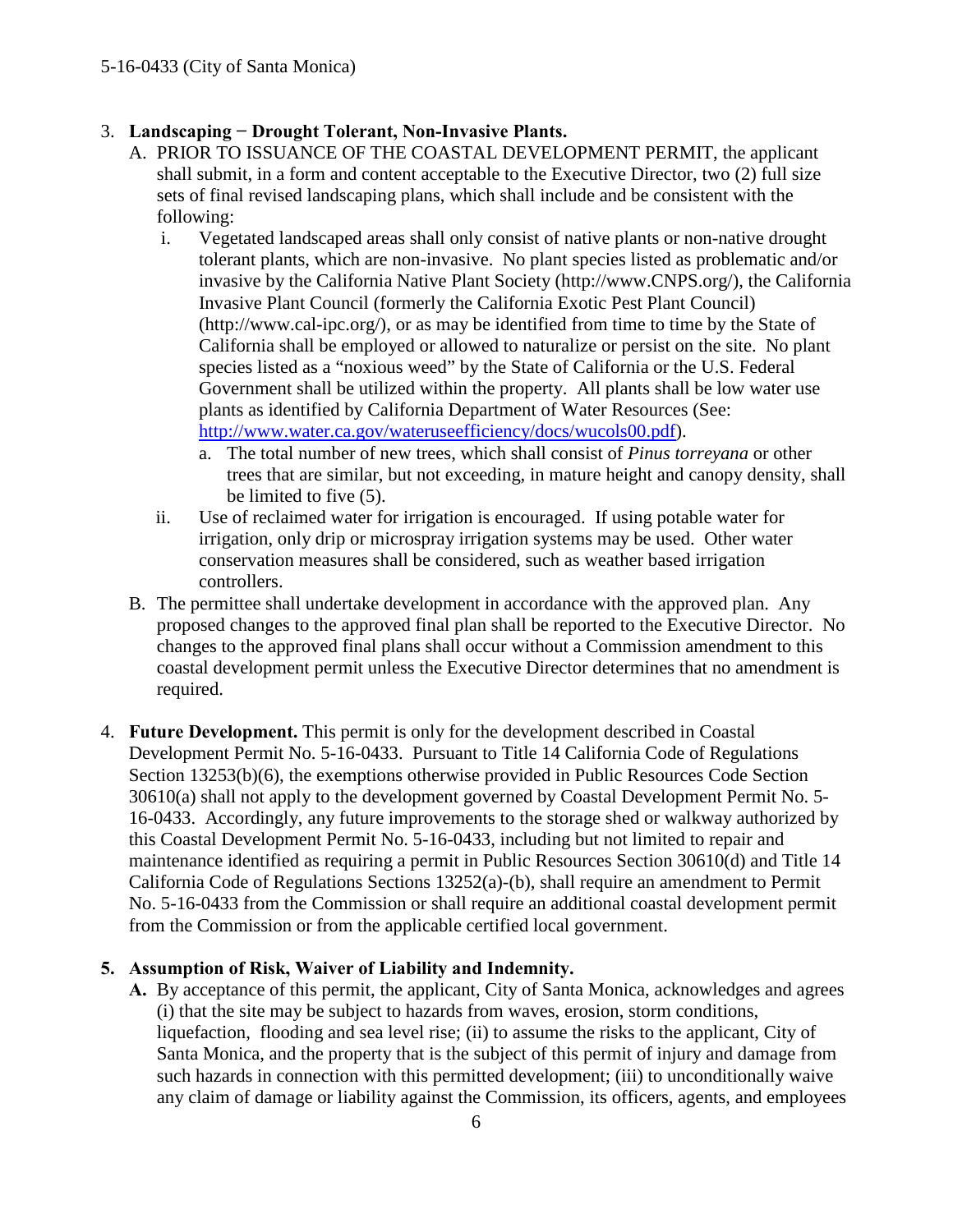for injury or damage from such hazards; and (iv) to indemnify and hold harmless the Commission, its officers, agents, and employees with respect to the Commission's approval of the project against any and all liability, claims, demands, damages, costs (including costs and fees incurred in defense of such claims), expenses, and amounts paid in settlement arising from any injury or damage due to such hazards; and (v) to include a provision in any subsequent lease of such property requiring the lessee to submit a written agreement to the Commission, for the review and approval of the Executive Director, incorporating all of the terms of subsection A of this condition.

**B.** PRIOR TO ISSUANCE OF THE COASTAL DEVELOPMENT PERMIT, the City of Santa Monica, as applicant, shall submit a written agreement, in a form and content acceptable to the Executive Director, incorporating all of the above terms of this condition.

#### **6. No Future Shoreline Protective Device.**

- A. By acceptance of this permit, the applicant(s) agrees, on behalf of himself and all other successors and assigns, that no shoreline protective device(s) shall ever be constructed to protect the development approved pursuant to Coastal Development Permit No. 5-16-0433, and any future improvements, in the event that the development is threatened with damage or destruction from waves, erosion, storm conditions, liquefaction, flooding, sea level rise, or other natural hazards in the future. By acceptance of this permit, the applicant hereby waives, on behalf of itself and all successors and assigns, any rights to construct such devices that may exist under Public Resources Code Section 30235.
- B. By acceptance of this Permit, the applicant further agrees, on behalf of itself and all successors and assigns, that the applicant shall remove the development authorized by this Permit, due to destruction or damage resulting from waves, erosion, storm conditions, sea level rise, or other natural hazards in the future that leaves the walkway unusable or makes it hazardous to the public. In the event that portions of the development break off or separates, the applicant shall remove all recoverable debris associated with the development from the beach and ocean and lawfully dispose of the material in an approved disposal site. Such removal shall require a coastal development permit.
- 7. **Permit Compliance**. All development must occur in strict compliance with the proposal as set forth in the application, subject to any special conditions imposed herein. Any deviation from the approved plans must be submitted for review by the Executive Director to determine whether an amendment to this Coastal Development Permit No. 5-16-0433 is necessary pursuant to the requirements of the Coastal Act and the California Code of Regulations.

## <span id="page-6-0"></span>**IV. FINDINGS AND DECLARATIONS**

### <span id="page-6-1"></span>**A. PROJECT DESCRIPTION AND LOCATION**

The City of Santa Monica ("applicant") proposes to remove the two existing swing sets, and construct an approximately 22,143 sq. ft. playground ("Santa Monica North Beach Park") on a public sandy beach, seaward of Pacific Coast Highway, near the Montana Avenue overpass (**[Exhibit 2 & 3](https://documents.coastal.ca.gov/reports/2017/5/F6a/F6a-5-2017-exhibits.pdf)**). The proposed project will consist of two distinct play areas: an area for younger children (ages 2-5) and for older children (ages 5-12). The two play areas will be separated by a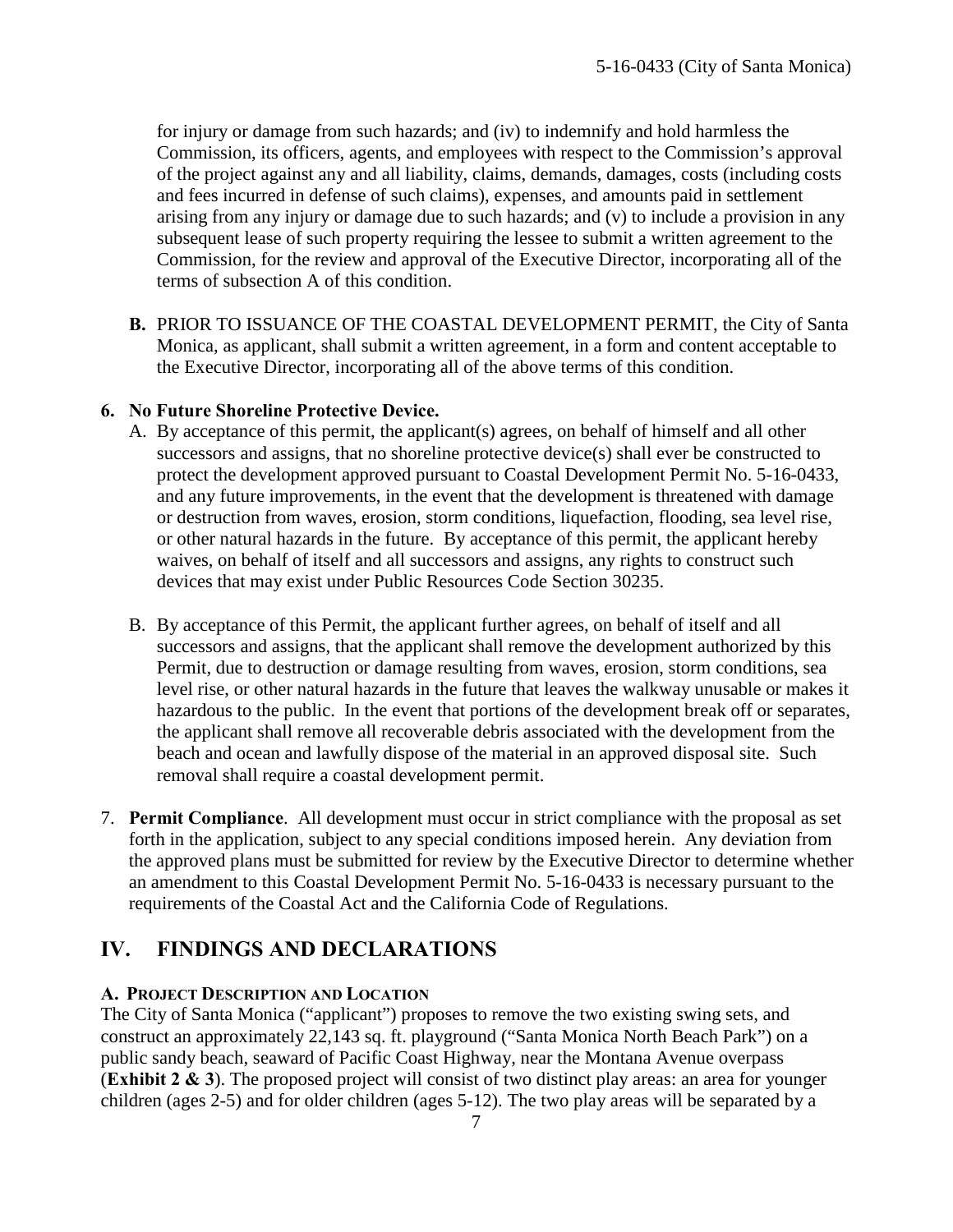#### 5-16-0433 (City of Santa Monica)

concrete walkway atop an artificial sand berm with a maximum height of 6 ft. (measured from top of existing beach grade) and with terraced landscaping and additional play surfaces. The terraced landscaping will be supported by three (3) landscape/retaining walls with a total height of 4 ft. but only 6 in. of the walls will be exposed above-grade. The proposed project will also include playground equipment over rubber surfacing, series of stamped concrete walkways, concrete seating areas, three (3) 17.6 ft. high shade canopies supported by concrete piles, 42 in. high and 480 ft. long chain-linked fence, patio for outdoor picnic furniture, wood benches, and non-terraced landscaping (**[Exhibit 2 & 3\)](https://documents.coastal.ca.gov/reports/2017/5/F6a/F6a-5-2017-exhibits.pdf)**. Americans with Disabilities Act (ADA) compliant accessibility to the play area will be provided throughout and will allow users with physical limitations easier access to the playground and to the coast. Approximately 1,806 cubic yards of grading (cut and fill) is proposed.

The project site encompasses 0.6-acres of the sandy beach at 830 Palisades Beach Road, approximately 1-mi. northwest (upcoast) of the Santa Monica Beach ("Beach") municipal pier and approximately 0.60-mi. southwest (downcoast) of the northern city limit in Santa Monica, Los Angeles County. The proposed playground will be located directly seaward of Pacific Coast Highway ("PCH") and public parking Lot 8 North (810 PCH ("Lot 8N")), landward of the Marvin Braude public bike trail, and adjacent to a public restroom, the Montana Avenue pedestrian overpass (over PCH) to the beach, and the Jonathan Club (**[Exhibit 1](https://documents.coastal.ca.gov/reports/2017/5/F6a/F6a-5-2017-exhibits.pdf)**). The property is managed by the City of Santa Monica ("City") and owned by the California Department of Parks and Recreation, whom supports the proposal.

One of the basic goals stated in the Coastal Act is to maximize public access and recreation along the coast. The purpose of the proposed project is to provide public low-cost recreational opportunities along the coast and to help improve accessibility closer to the coast for all children with a universally accessible design. Commission-approved parks and recreational playground/facilities exist south of pier, where the beach width varies from approximately 400 ft. to 700 ft. However, the beach width increases north of the pier from 400 to over 900 feet wide, and in this particular case, the project site will be located landward of the public bike trail and a section of beach that is approximately 600 ft. wide, with the playground equipment at the most landward end of the beach. In addition, because of the broad beach and distance from the water, beachgoers do not heavily use the project site for beach activities. Beachgoers generally use the area that is seaward of the bike trail and closer to the water. Therefore, the proposed project will offer recreation along the coast while being sited in a location where it will minimize adverse impacts to coastal public access.

In order to provide the public with clarity regarding that the playground is available for public access, **Special Condition 1** requires a signage plan that includes the provision for the installation of signage to inform the public of their right to utilize all public access areas on site but may identify that the areas are limited to children and adults accompanying the children into the playground. The plan shall show the location, size, design, and content of all signs. No signs that restrict public access to the public beach shall be permitted.

Construction activity on the beach for the construction of the playground could affect the public's ability to gain access to, and/or make use of, the coast. Approximately 24 public parking spaces located within the Lot 8N will be temporarily displaced during construction. However, according to the applicant the proposed construction will be completed after Labor Day, following the peak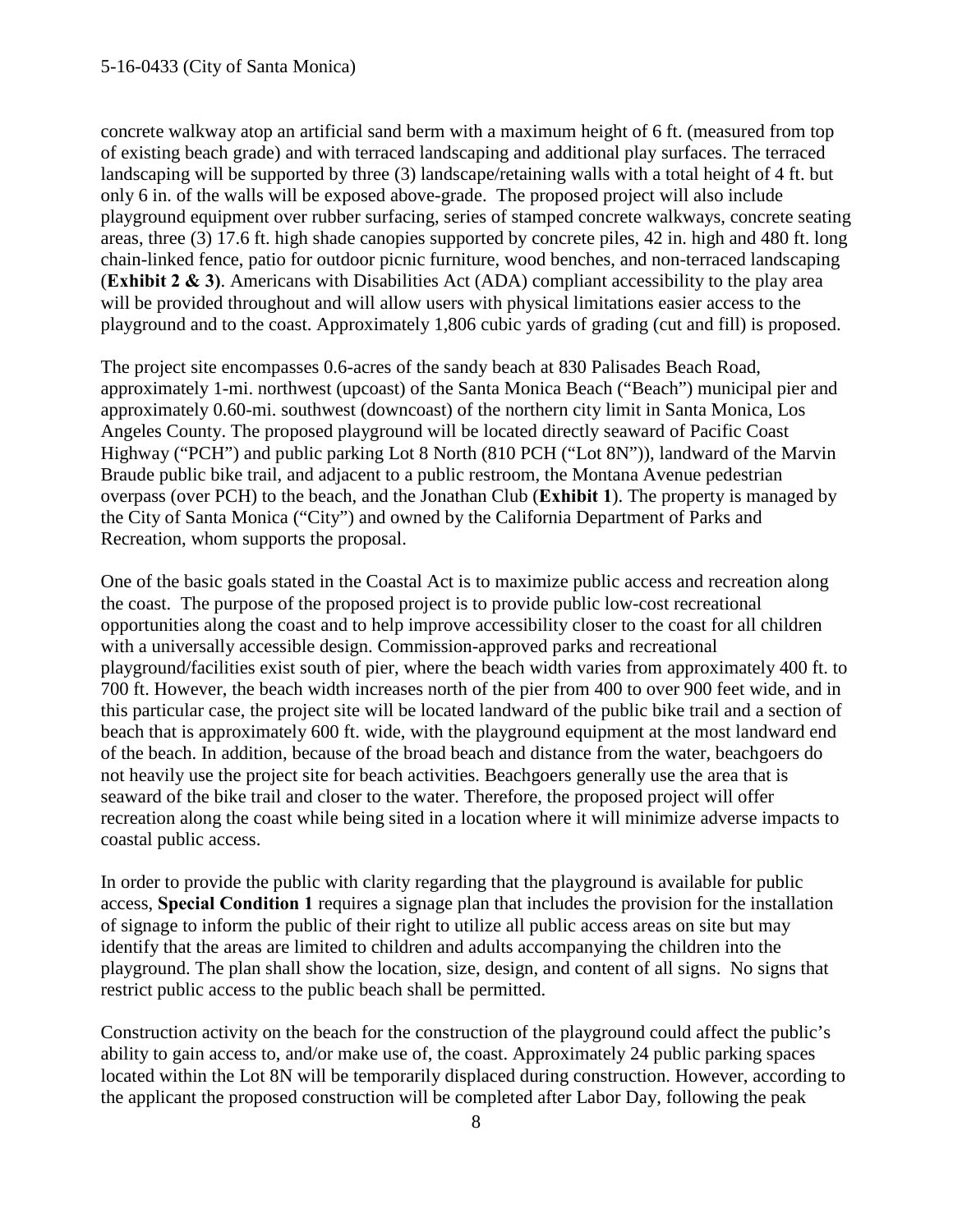summer period, in the fall to minimize impacts to public access. The duration of the project is not expected to exceed nine (9) months. In addition, public coastal access to Santa Monica State Beach and the ocean is available northwest (upcoast) and southwest (seaward) of the project site at the existing coastal access point from Lot 8N and the bike trail. Continuous pedestrian/bike access along the access point and trail will not be impacted during construction activities. With regards to post-construction public access impacts, the applicant has submitted parking data indicating that there is an adequate supply of parking within Lot 8N to support the increase of intensity of use of the beach that may result from the proposed development, and to continue to adequately serve beachgoers. Therefore, the City's proposed project will minimize any adverse impact to public access.

The proposed construction activity will occur in a location where there is a potential for discharge of polluted runoff from the project site into coastal waters. The storage or placement of construction material, or debris, in a location where it could be carried into coastal waters could impact water quality. The applicant is requiring that the contractors implement Best Management Practices (BMPs) during construction, including placement of straw wattles or sand bags for erosion control. To ensure that BMPs are incorporated to reduce the potential for construction and post-construction related impacts on water quality, the Commission imposes **Special Condition 2** requiring, but not limited to, the appropriate storage and handling of construction equipment and materials to minimize the potential of pollutants to enter coastal waters and for the use of on-going BMPs following construction; and requires monitoring and maintenance of the system.

The applicant is proposing landscaping, including five (5) *Pinus Torreyana* trees along the project site boundary adjacent to the public parking lot. The placement of any vegetation that is considered to be invasive which could supplant native vegetation should not be allowed. Invasive plants have the potential to overcome native plants and spread quickly. Invasive plants are generally those identified by the California Invasive Plant Council (http://www.cal-ipc.org/) and California Native Plant Society (www.CNPS.org) in their publications. Furthermore, any plants in the landscape plan should only be drought tolerant to minimize the use of water (and preferably native to coastal Los Angeles County). The term drought tolerant is equivalent to the term 'low water use' as defined and used by "A Guide to Estimating Irrigation Water Needs of Landscape Plantings in California" prepared by University of California Cooperative Extension and the California Department of Water Resources dated August 2000 available at http://www.water.ca.gov/wateruseefficiency/ docs/wucols00.pdf).

The proposed project will also implement water efficiency and conservation measures (i.e. drip irrigation and bubblers). To ensure the proposed project incorporates and implements these measures, the Commission imposes **Special Condition 3**, which requires the applicant to utilize drought-tolerant, non-invasive vegetation and water conservative irrigation systems.

Major scenic resources in the City of Santa Monica are identified in the City's Local Coastal Land Use Plan and the City's Scenic Corridor Element. Scenic resources include the coastline, beach and bay, the Santa Monica Pier, Pacific Palisades bluff, and the Santa Monica Mountains. From PCH, the coastline and the ocean horizon are visible above Lot 8N. Consequently, the proposed playground could impact ocean views. As seen from the PCH, however, views of the ocean are partially obstructed by the existing landscaping, public restroom, two swing sets, Jonathan Club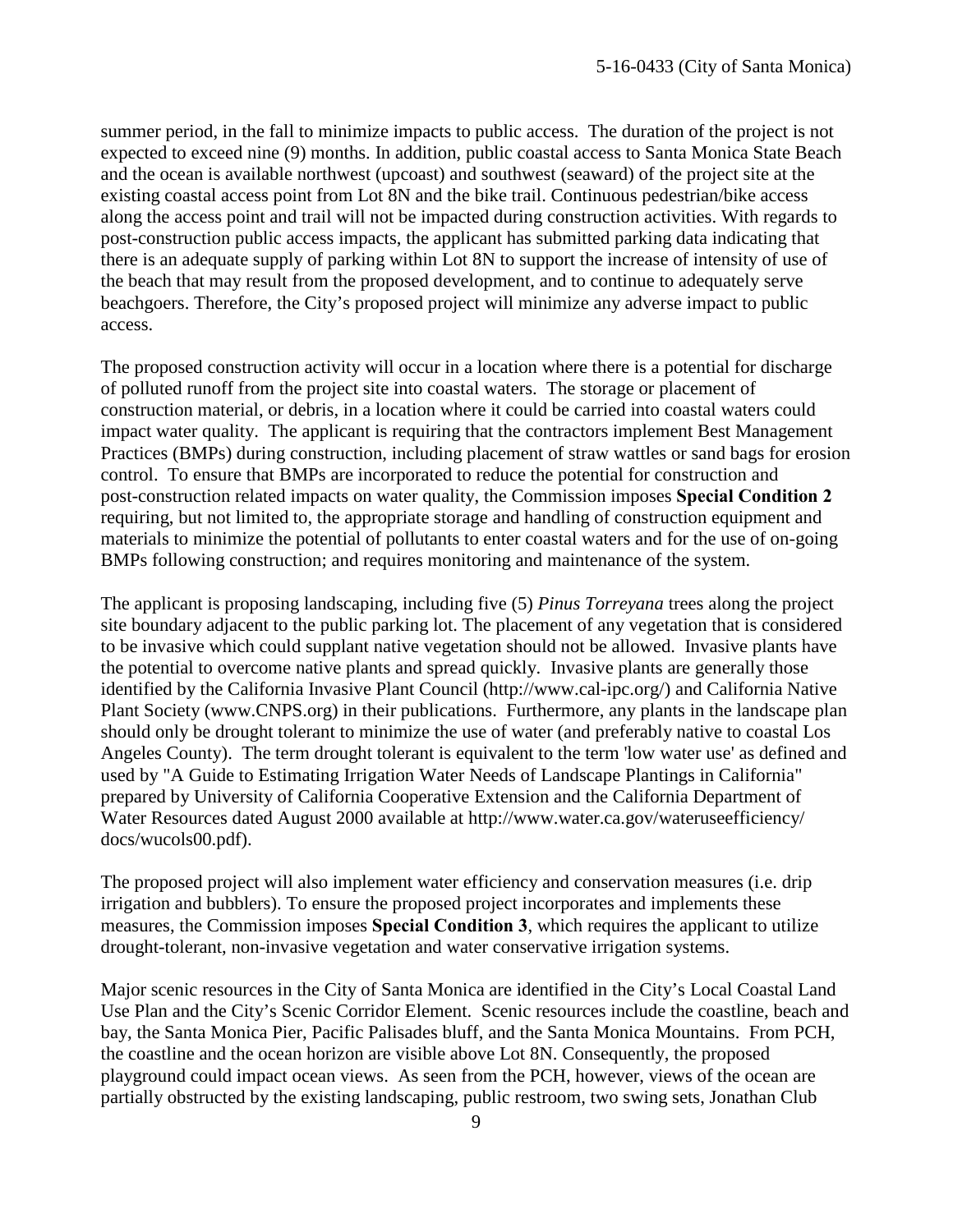fencing, and Montana Avenue pedestrian overpass. It is important to note, that historically the project site has consisted of play equipment, although only the two swing sets remain. In addition, a visual analysis provided by the applicant demonstrates that the coastline and the ocean horizon will still be visible from PCH and will only be partially obstructed by the proposed development; views that will be obstructed will be limited to the views from PCH. Moreover, the applicant has agreed to limit the number of proposed trees to five (5) *Pinus torreyana* trees, or trees similar in height and canopy density, to help soften the development while preserving views of the coastline as viewed across Lot 8N from PCH, consistent with the requirements of Special Condition 3. As designed, view obstruction of the beach and ocean due to the proposed project will be minimal. However, to ensure that future development will not have an adverse visual impact, a future improvement condition (**Special Condition 4**) is required.

The applicant has provided a Summary Report of Coastal Hazard Analyses prepared by American Geotechnical, Inc. for the proposed project. It is concluded in the analysis that the proposed site will be reasonably safe from coastal hazards including shoreline movement, waves and wave runup, and flooding with future sea level rise during the anticipated 50- to 75-year design life of the development. However, development adjacent to the ocean is inherently hazardous. Given that the applicant has chosen to implement the project on the beach despite potential risks, the Commission is imposing its standard waiver of liability special condition (**Special Condition 5**) to ensure that the applicant is aware of the hazards and restrictions on the subject property; is aware that the project site is in an area that is potentially subject to wave action, sea level rise, erosion, and flooding which could damage the proposed structures; and is aware that the Commission is not liable for such damage as a result of approving the permit for development.

To further ensure that the proposed project does not result in future adverse effects to coastal processes, the Commission imposes **Special Condition 6**, which would prohibit the applicant from constructing a shoreline protective device for the purpose of protecting any of the development proposed as part of this application. The Coastal Act limits construction of these devices because they have a variety of negative impacts on coastal resources including adverse effects on sand supply, public access, coastal views, natural landforms, and overall shoreline beach dynamics on and off site, ultimately resulting in the loss of beach. Development which may require a protective device in the future cannot be allowed due to the adverse impacts such devices have upon, among other things, public access, visual resources and shoreline processes. To minimize the project's impact on shoreline processes, and to minimize risks to life and property, the development has been conditioned to: prohibit construction of protective devices (such as a seawall) in the future; and to require that the landowner and any successor-in-interest assume the risk of undertaking the development. Special Condition 6, also establishes requirements related to response to future coastal hazards, including relocation and/or removal of structures due to the threat of or actual damage or destruction to the premises resulting from waves, erosion, storm conditions, sea level rise, or other natural hazards in the future, and in the event that portions of the development fall to the beach before they are removed, requiring the applicant or successor(s) to remove all recoverable debris associated with the development from the beach and ocean and lawfully dispose of the material in an approved disposal site. Such removal shall require a coastal development permit.

In conclusion, with Special Conditions addressing adverse impacts to public access and recreation, impacts to the public will be minimized to the greatest extent feasible. In addition, the Commission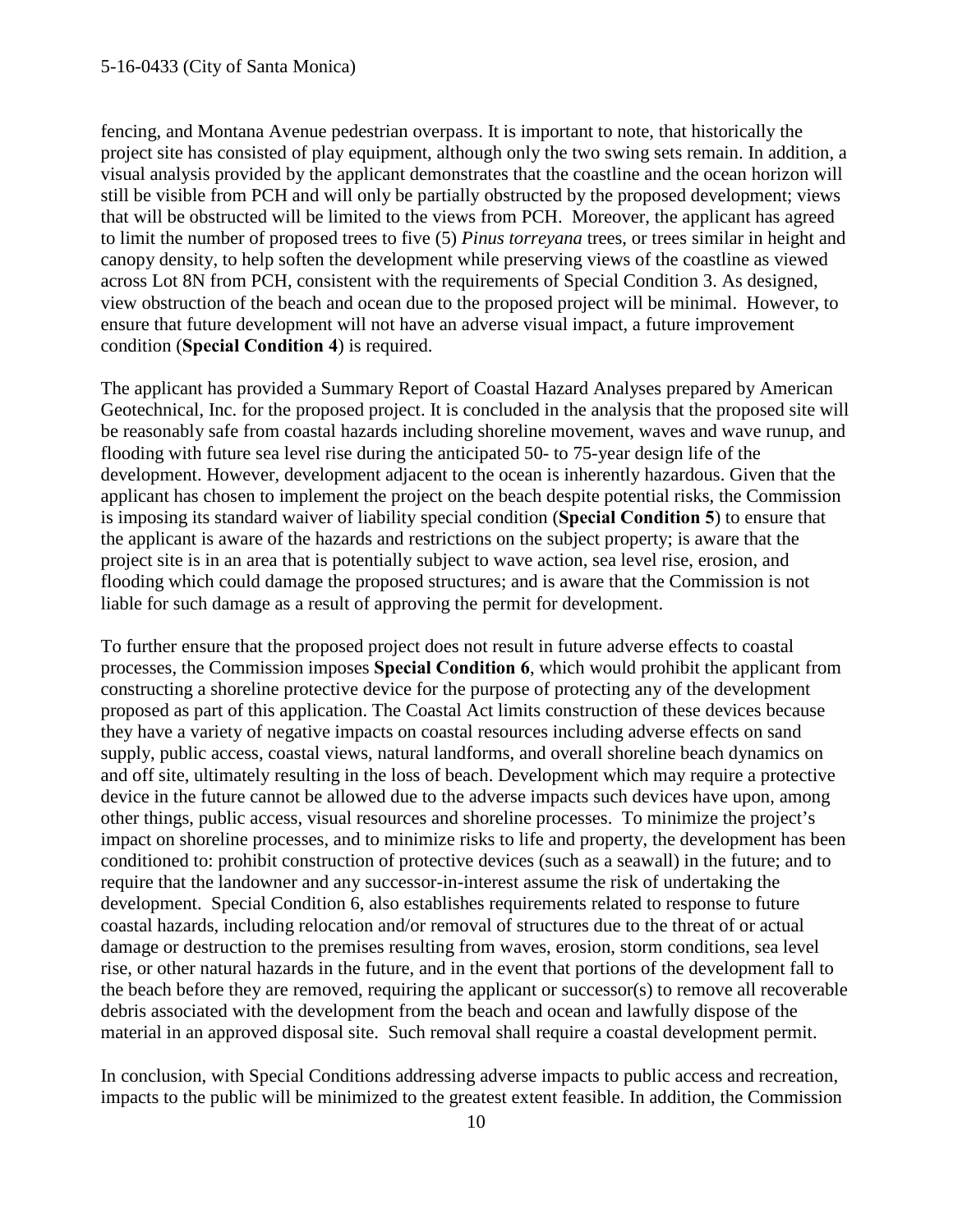imposes **Special Condition 7** requiring compliance with the approved plans and all special conditions of the permit. Therefore, the proposed project, as conditioned, is consistent with Chapter 3 policies of the Coastal Act and previous Commission approvals, and will not prejudice the City's ability to prepare an LCP.

#### <span id="page-10-0"></span>**B. PUBLIC ACCESS**

The proposed development will not affect the public's ability to gain access to, and/or to use the coast and nearby recreational facilities. Therefore, as proposed the development, as conditioned, conforms to Sections 30210 through 30214, Sections 30220 through 30224, and 30252 of the Coastal Act.

#### <span id="page-10-1"></span>**C. LAND, BIOLOGICAL, AND MARINE RESOURCES**

The proposed development has a potential for a discharge of polluted runoff from the project site into coastal waters. The storage or placement of construction material, debris, or waste in a location where it could be carried into coastal waters would result in an adverse effect on the marine environment. To reduce the potential for construction and post-construction related impacts on water quality, the Commission imposes special conditions requiring, but not limited to, the appropriate storage and handling of construction equipment and materials to minimize the potential of pollutants to enter coastal waters and for the use of on-going best management practices following construction. As conditioned, the Commission finds that the development conforms with Sections 30230 and 32031 of the Coastal Act. The proposed development will have no significant adverse impact on adjacent habitat, recreation areas, or parks. Therefore, the Commission finds that the project conforms with Section 30240(b) of the Coastal Act.

### <span id="page-10-2"></span>**D. HAZARDS**

Development adjacent to the ocean is inherently hazardous. Development which may require a protective device in the future cannot be allowed due to the adverse impacts such devices have upon, among other things, public access, visual resources and shoreline processes. To minimize the project's impact on shoreline processes, and to minimize risks to life and property, the development has been conditioned to: require an appropriate set-back from the water; require a drainage and runoff control plan to direct, treat, and minimize the flow of water offsite; prohibit construction of protective devices (such as a seawall) in the future; and to require that the landowner and any successor-in-interest assume the risk of undertaking the development. As conditioned, the Commission finds that the development conforms to the requirements of Sections 30235 and 30253 of the Coastal Act regarding the siting of development in hazardous locations.

### <span id="page-10-3"></span>**E. LOCAL COASTAL PROGRAM**

Coastal Act section 30604(a) states that, prior to certification of a local coastal program ("LCP"), a coastal development permit can only be issued upon a finding that the proposed development is in conformity with Chapter 3 of the Ac t and that the permitted development will not prejudice the ability of the local government to prepare an LCP that is in conformity with Chapter 3. In August 1992, the Commission certified, with suggested modifications, the land use plan portion of the City of Santa Monica's Local Coastal Program, excluding the area west of Ocean Avenue and Neilson way (Beach Overlay District). On September 15, 1992, the City of Santa Monica accepted the LUP with suggested modifications. The proposed development is consistent with Chapter 3 of the Coastal Act. Approval of